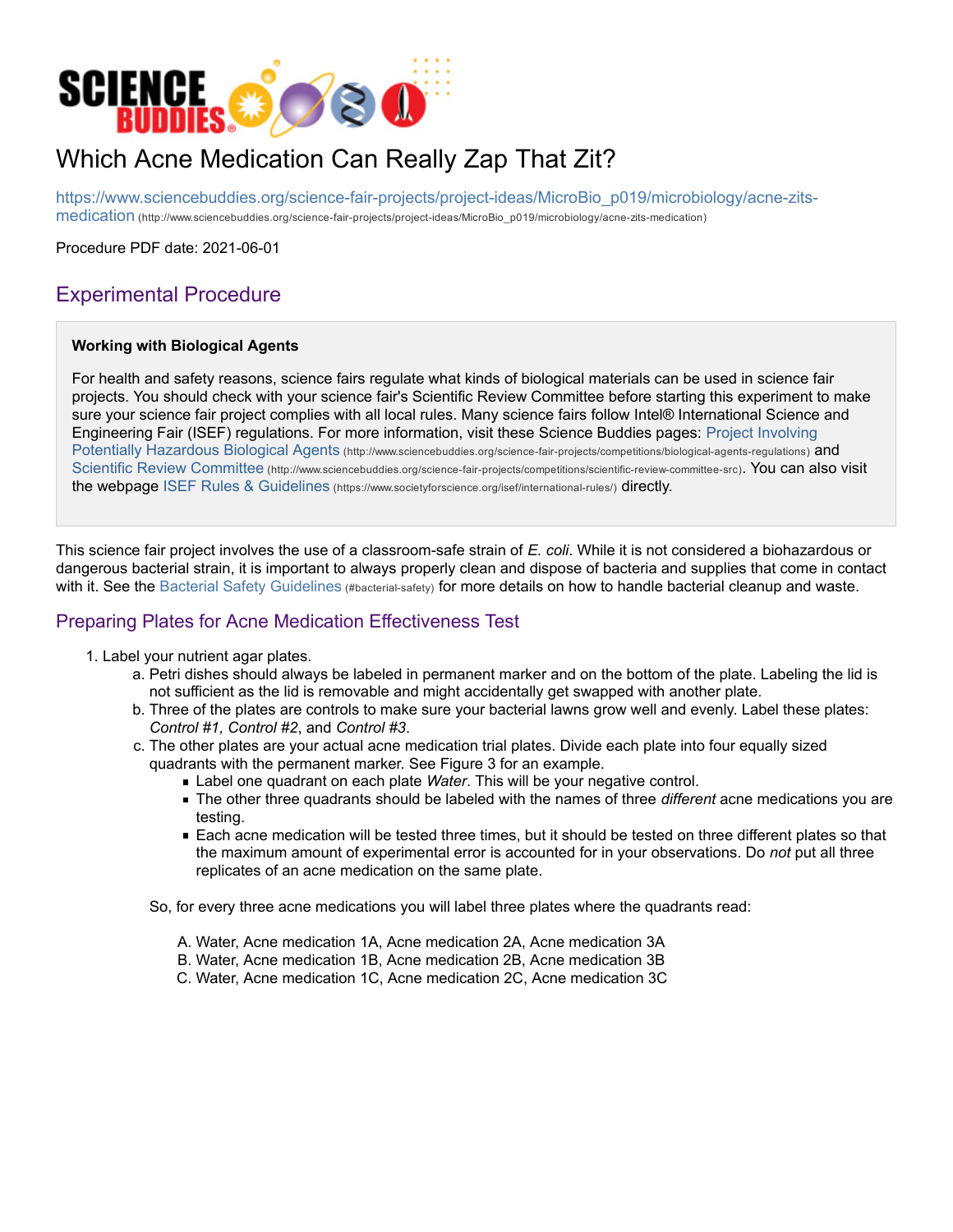

**Figure 3.** This photo shows how your agar plates should be divided into quadrants and labeled.

- 2. Boil a small amount of water in a pot for 5 minutes. After boiling, put a lid on the pot and let it cool to room temperature. This is your sterile water.
- 3. To make your bacterial lawns, you will need to work in a sterile environment. Work next to a lighted Bunsen burner, but be careful around the flame! If you have long hair, tie it back. Do not wear flowing sleeves, and avoid reaching across the flame. If a Bunsen burner is not available, work next to a lit candle.
	- a. Take out your *E. coli* culture and follow the instructions in the kit to reconstitute the dried bacteria. Wait 5 minutes after reconstituting, then mix the gently shake to mix the bacterial suspension one more time.
	- b. Put 2 drops *E. coli* culture on the surface of an agar plate. Try to put the culture in the center of the plate.
	- c. Use a sterile cotton swab to spread the bacteria around the entire surface of the agar plate. Put the lid on the plate as soon as you are done.
	- d. Repeat for the rest of the agar plates using a fresh cotton swab every two to three plates.
- 4. After you have spread all your agar plates, wait 5 minutes for the surface of the plates to dry. Remember, keep those plates covered!
- 5. Now you are ready to apply the negative control (sterile water) and medications to the agar plates.
	- a. Do not add any substances to the three control plates.
	- b. The remaining plates will each get a negative control—a disk dipped in sterile water—and up to three disks dipped in different acne medications.
		- Sterilize a pair of forceps or tweezers by dipping them in the isopropyl alcohol, then holding them in the Bunsen burner (or candle) flame for a few seconds. Let the metal cool for 1 minute before proceeding.
		- Using sterile forceps or tweezers, dip a sterile disk into the first acne medication you want to test. Gently remove shake or scrape off the extra medication without touching the disk.
		- Make sure that the label on the underside of the plate matches the medication you are testing. Place the disk in the middle of the appropriate quadrant on one of the agar plates. See Figure 4 for an example. Using the forceps, press down gently to ensure good contact between the agar plate and the disk.
		- **Clean and re-sterilize the forceps between each use.**
		- Repeat so that you have three plates for each acne medication.
		- Using the same technique, dip a disk in the sterile water. Apply one disk of sterile water to each agar plate. This will serve as a negative control. Sterile water should not create zones of inhibition; if zones do appear, you have a cross-contamination problem.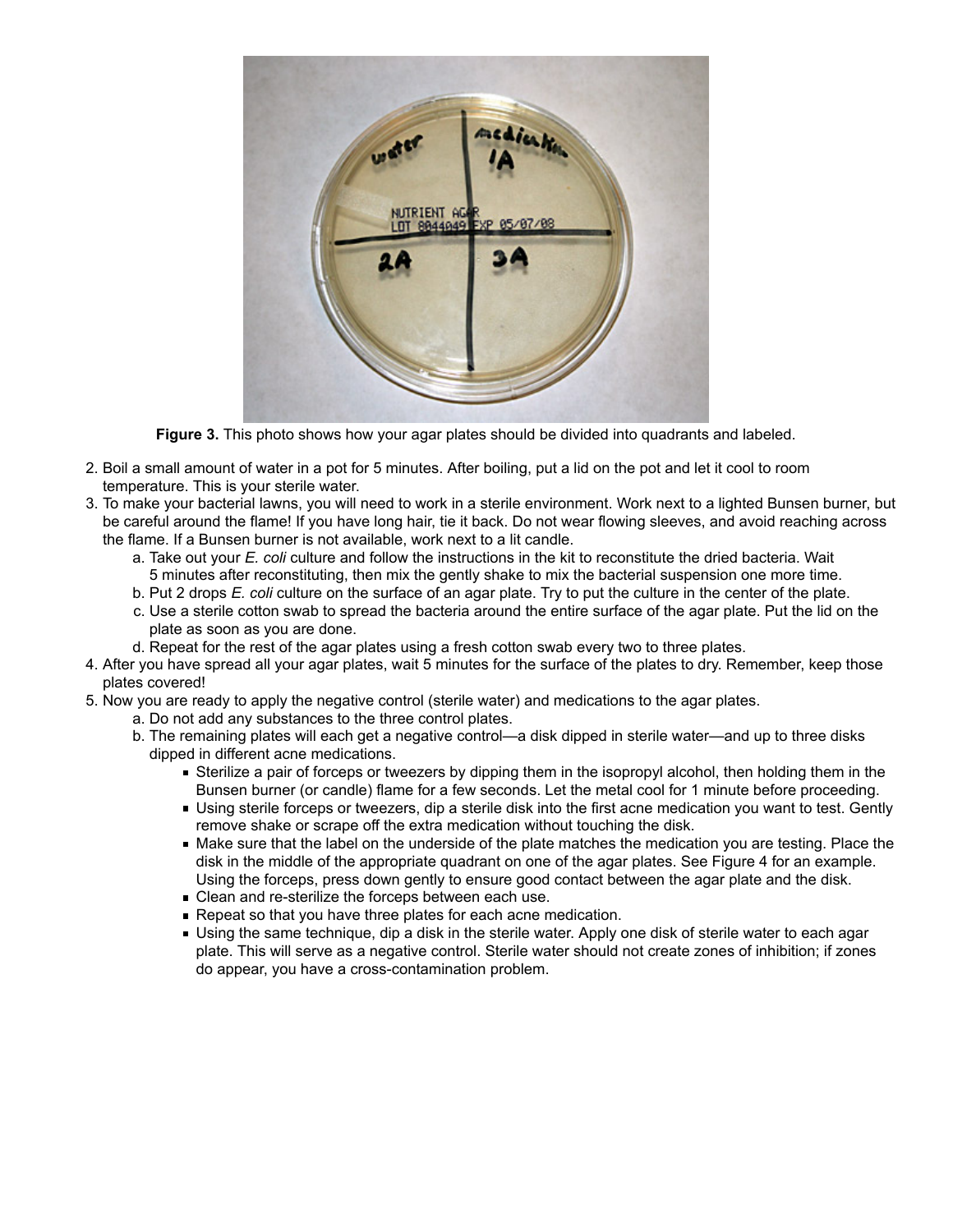

**Figure 4.** The experimental plates should look similar to this once you have applied the medicated disks to the agar.

## Measuring Zones of Inhibition

- 1. After 48 hours of incubation (72-96 hours if you are not using a 37°C incubator), examine your plates (keep the lids on while you do this).
	- a. Do you see a lawn of bacteria on the three control plates you made? If not, incubate the plates for an additional 24-48 hours until there is a decent bacterial lawn.
	- b. The three control plates should show relatively uniform lawns. If you see dense bacterial growth in some areas and swatches of light or no bacterial growth in other areas, then your bacteria-spreading technique needs improvement. You will need to repeat the experiment again, paying special attention to spreading the *E. coli* culture across the plates to get reliable data.
	- c. If the medications you chose are effective at preventing *E. coli* growth, you should see zones of inhibition around the medication disks. The clear zones around each disk should be circular with a relatively uniform diameter since diffusion of the substances through the agar is the same in every direction. If the zones of inhibition do not have uniform diameters, there are two possible problems:
		- The medication was not distributed evenly across the disk.
		- **There was poor contact between the disk and the agar.**
		- If the variability is particularly high, you might want to repeat the experiment, paying careful attention to how you apply the acne medications.
	- d. There should be no zone of inhibition around your sterile water controls.
- 2. Using a ruler, measure, in millimeters (mm), the diameter of the zone of inhibition around each medication disk. Do not take the lids off to do this. Instead, invert the plates and measure with the agar side closest to you. Record all your data in a data table in your lab notebook. You will have three measurements for each medication, each from a different plate.
- 3. Analyze your data. Are the sizes of the zones of inhibition consistent across your replicates? Calculate the average and standard deviation for the medications you tested. Which acne medication was most effective; which was least effective?
- 4. If you cross-compare the active ingredients in each medication with the results of your experiment, do you see any trends? Are there certain ingredients that seem to contribute significantly to preventing *E. coli* growth? If so, consider designing an additional experiment to test your new hypothesis.

### Bacterial Safety

Bacteria are all around us in our daily lives and the vast majority of them are not harmful. However, for maximum safety, all bacterial cultures should always be treated as potential hazards. This means that proper handling, cleanup, and disposal are necessary. Below are a few important safety reminders.

Keep your nose and mouth away from tubes, pipettes, or other tools that come in contact with bacterial cultures, in